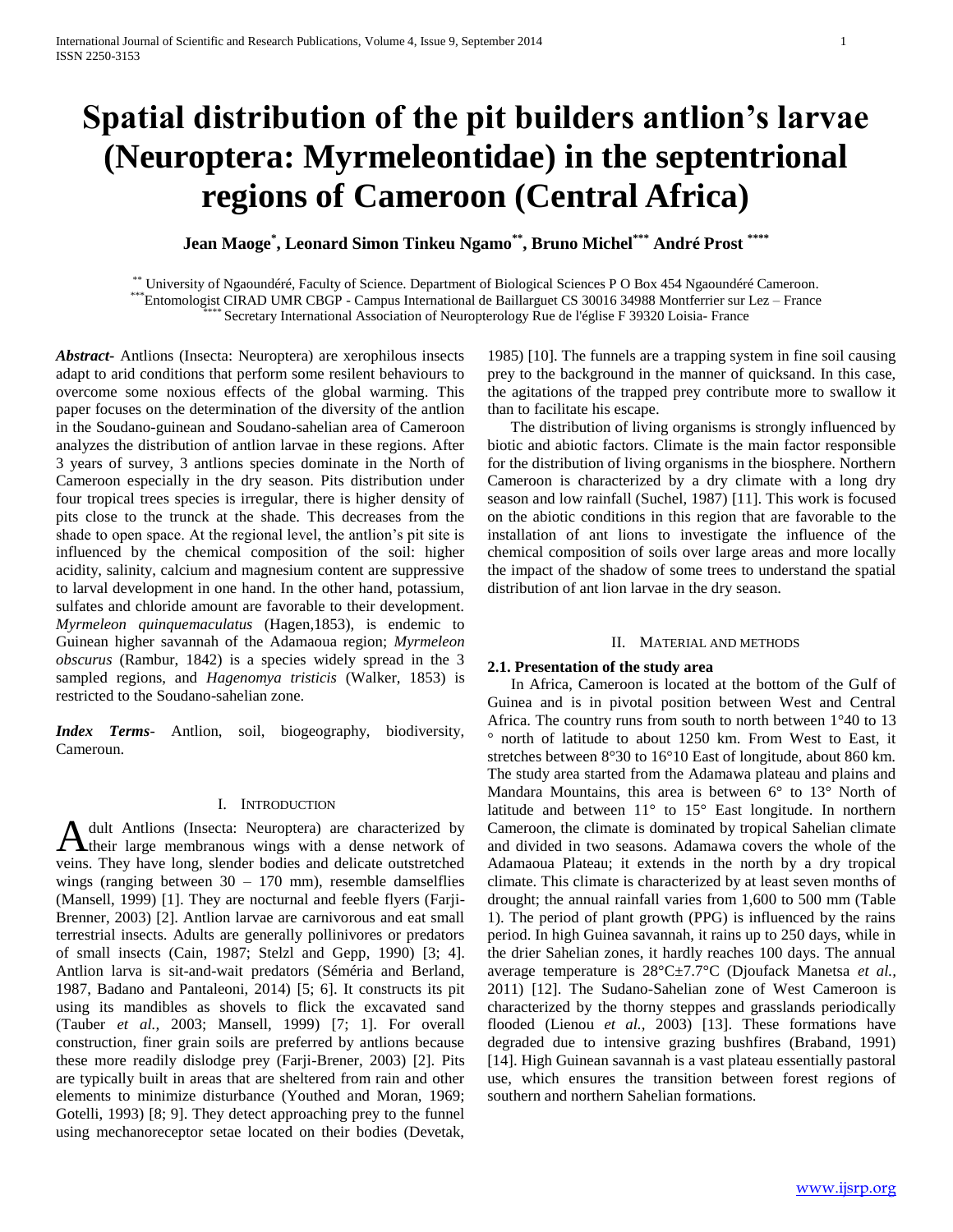| <b>Agro-ecological Zones</b>   | <b>Regions</b>            | <b>Divisions</b> | <b>Localities sampled</b> |
|--------------------------------|---------------------------|------------------|---------------------------|
| $AREA$ $II$ :                  |                           | Djérem           | Tibati                    |
| Guinean higher savannah        | <b>Adamawa</b>            | Faro et Déo      | Tignère                   |
| $-240$ to 180 days (PGP)       | $(63\,701\,km^2)$         | Mayo Banyo       | Banyo                     |
| $-1600$ to 1200mm de pluies/an |                           | Mbéré            | Meiganga                  |
|                                |                           | Vina             | Ngaoundéré                |
|                                |                           | Diamaré          | <i>Maroua</i>             |
|                                |                           | Logone & Chari   | Kousseri                  |
|                                | <b>Far North</b>          | Mayo Danay       | Yagoua                    |
| AREA 1:                        | $(34\,263\,km^2)$         | Mayo Kani        | Kaélé                     |
| Soudano-sahelian               |                           | Mayo Sava        | Mora                      |
| $-180$ to 110 days (PGP)       |                           | Mayo Tsanaga     | Mokolo                    |
| $-1200$ to 500mm de pluies/an  |                           | Bénoué           | Garoua                    |
|                                | <b>North</b>              | Faro             | Poli                      |
|                                | (68 090 km <sup>2</sup> ) | Mayo Louti       | Guider                    |
|                                |                           | Mayo Rey         | Tcholiré                  |

**Table 1.** Presentation of the ecologiccal zones sampled in the northern Cameroon

*\* Surface of Cameroon 475 650 km2, which 466 050 km2 is the continental surface PGP: Plant Growth Period*

 The soils of the study area are red, deeper, loose, clayey, porous and favourable to the development of the forest. These soils are poor, acid and vulnerable to erosion (Onguene, 1993)  $[15]$ .

# **2.2. Collection and rearing the larvae in the laboratory**

 Antlion larvae have been collected in 15 divisions of the northern regions, each year around March and April. This collection was made during three years 2011, 2012 and 2013. These larvae were extracted from their traps well with a spatula and were introduced individually in plastic cups prefilled 2/3 of fine and dry soil. Bringing back to laboratory, at first, the larvae have been reared individually in plastic cups 25cl capacity filled with fine soil sieved with a 500 micron sieve mesh, were followed until the construction of wells trap. In a second time, they were fed by termites at the rate of two preys per day, one in the morning and the other in the afternoon. The fact is noted primarily to the development of the funnel. If the funnel is not maintained, it means that the larva is feeding off and is preparing to molt, or to form the silk cocoon which marks the end of the larval life. When in three days the funnel is not maintained, the contents of the cup is made and either a more advanced stage larvae and exuviate output is present, or a silk cocoon is formed. The observation date of the change is noted. The larva of the more advanced stage is given observation in the same cup and followed until the formation of silk cocoon. The cocoons are observed in isolation until the emergence of the adult. Adults sample are stored dry, prepared and sent for identification to Dr. André Prost. They are identified at the Museum of Natural History in Paris. Thereafter, the confirmation of the identification the sample is carried out at the Royal Museum for Central Africa in Tervuren, Belgium.

# **2.3. Analysis of the pit distribution of** *Myrmeleon obscurus* **under four trees**

 Four species of trees with dense foliage and present in the study area were targeted in dry season: *Azadirachta indica* (Meliacae); *Khaya senegalensis* (Meliacée); *Manguifera indica* 

(Anacardiacae); *Acacia seyal* (Mimosaceae). *A. indica* is an evergreen tree, native to India and introduced as an ornamental plant, for its shade and firewood. It is widespread in tropical and subtropical regions. *K. senegalensis,* is a typical savannah tree, it is also planted in the streets on the roadside. It is a large tree that provides a hard red wood used in woodworking and the manufacture of charcoal. *M. indica* is a big tree that can reach 30m high. It is grown in almost all tropical countries. Its foliage is dense and rounded evergreen. Finally, *A. seyal* is a tree crown least lowered. Trees under which more than 25 funnels were present were considered. Under each tree concentric circles from the trunk were drawn at the following distances from the trunk: 100 cm; 200 cm and 300 cm. The number of funnels in defined intervals was established. Five replicates per plant species were made. At this time of the year, *M. indica* and *A. seyal* are dormant while *A. indica* and *K. senegalensis* bear flowers or fruit.

#### **2.4. Analysis of larvae's survival of antlion in various soils**

 Larvae collected in the 15 divisions (Table 1) were reared on the soil of the campus of the University of Ngaoundere in one hand, and on the ground taken from their place of gathering in the other. For each case, 30 larvae were collected and monitored by location. Success of larval development is evaluated. It involves the formation of a silk cocoon at the end of larval life and the emergence of the adult insect. A parallel was drawn between the origin of the breeding ground of the larva and the success rate. The success rate is the ratio obtained by the number of adult time 100. The analysis of the chemical composition of the soil where the larvae were sampled was made. Subsequently, a relationship was made between chemical composition and survival of larvae and finally a spatial difference species is made for the entire study area.

# **2.5. Chemical characterization of the soils**

 The soils were collected from harvest sites larvae were analyzed to determine their levels of phosphore, calcium, magnesium, nitrogen, sulfate, potassium and chloride. In addition, pH and salinity were estimated. A preliminary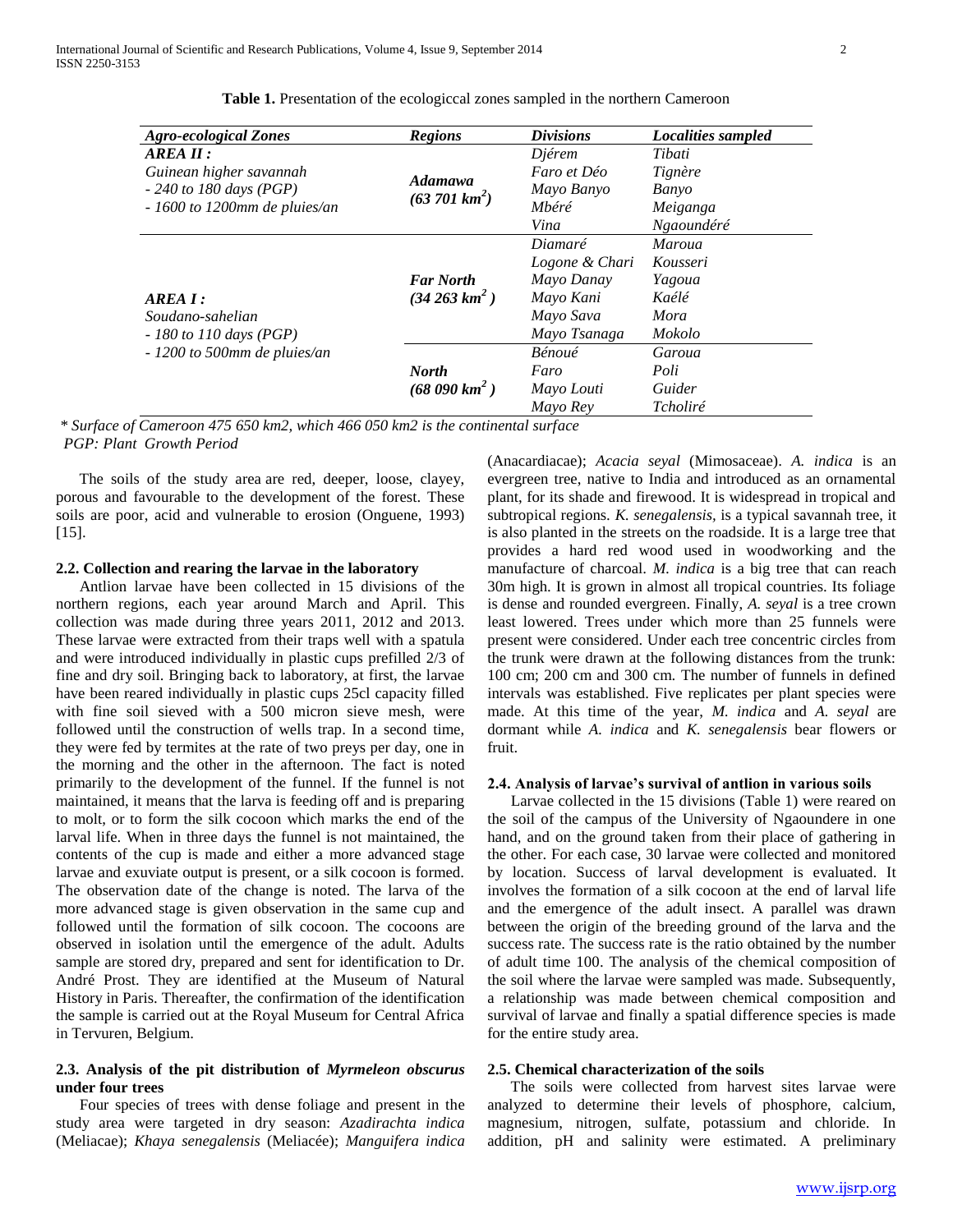treatment to remove the organic matter of each floor consisted of calcination. In fact, 15 g of soil was heated in an oven at 500°C for 24 hours. After calcination, there was a mineral extraction in aqueous medium. To do this, 10 g of each calcined soil were introduced in beakers of 400 ml capacity. 100ml of distilled water was added there too. After 30 minutes of homogenization and filtration, the solution was left to stand for 1 hour. The following measurements were made in these solutions:

-The pH and salinity using a pH meter multifunction HANNA;

-Phosphorus content (Rodier, 1978) [16];

-The content of calcium and the magnesium (NF-T 90-003, AFNOR, 1986) [17];

-The total nitrogen content (Kjeldahl method: AFNOR, 1984) [18], and determination of nitrogen (Devani *et al.,* 1989) [19].

-The sulfate content Rodier (1978) [16];

-Potassium content;

-Chloride content.

### **2.6. Statistical analysis**

 At the local level, analysis of the distribution of antlions funnels under the trees was observed. The null hypothesis states that the distribution of larvae under the trees is uniform; to test this hypothesis, the Chi<sup>2</sup> test was used to compare the average number of funnel counted by distance interval established. This in order to determine the existence of a gradient distribution funnels function of the intensity of the shade trees. In addition, ANOVA under software Stat Graphics Plus version 5.0 was used to compare the diameters of cocoons and sizes of larvae, adults, wings and durations of cocoons.

 At the regional level, the distribution of antlion larvae was made according to the chemical composition of soils. The success rate of breeding antlion larvae was analyzed in relation to the content of soils targeted seven major minerals. Discriminating analysis such as principal component analysis (PCA) and hierarchical ascending classification (HAC) were used with the XLSTAT software.

#### III. RESULTS AND DISCUSSIONS

## **3.1. Diversity of the antlions species sampled**

 During the three years of data collection, more than 500 larvae ant lions mainly stages two and three were collected and reared in laboratory. From this rearing, more than 300 adults emerged. These adults belong to two different morphological complexes of pit building antlions that occur during the dry season in the northern regions of Cameroon. Identifications of adults were carried out at the Museum of Natural History in Paris and the Royal Museum for Central Africa in Tervuren. The complex of large individuals with the largest cocoons is represented by *M. quinquemaculatus*. Their cocoons measured  $14.33 \pm 0.35$  mm, twice as large as that of the smaller forms. The second morphotype consists of small adults with smaller cocoons observed two main representatives: *H. tristis*  $6.83 \pm 0.21$  mm in diameter and cocoon *M. obscurus*  $7.05 \pm 0.16$  mm.

 It becomes clear that three species of ant lions dominate among the species that build funnels during the dry season in the upper Guinean savannah and Sudano-Sahelian region of Cameroon. In these regions even in the rainy season, the funnels are near houses, the biodiversity of this region is much more important and these three species can not be representative of the entire insect fauna of ant lions in this region.

# **3.2. Distribution of antlions funnels under the shade of some tropical trees**

 The antlions are subservient to both flowering trees and fruitbearing trees. Funnels are sometimes observed at the base of the tree or even far away. Whatever the phenological stage of the tree, the funnels are present during the observation period. The densities of the funnels described in the circles were not the same for the four trees observed. There are two trends in the variation of the density of the funnels according to the distance from the trunk of the tree (Table 2). There is a positive gradient with distance from the trunk: *A. sehyala* and *K. senegalensis*, the further from the trunk, funnels are scares whereas *A. indica M. indica* are denser near the trunk of the tree.

**Table 2. Distribution of the funnels of larvae of** *Myrmeleon obscurus* **in the dry season in four frequent tropical trees in the northern regions of Cameroon.**

|  | Distances (concentric circles) from the trees trunk |  |  |  |  |  |
|--|-----------------------------------------------------|--|--|--|--|--|
|--|-----------------------------------------------------|--|--|--|--|--|

|             | $0$ to $1m$     | 1 to 2 m        | $2 \text{ to } 3 \text{ m}$ | Plus de 3 m    |              |
|-------------|-----------------|-----------------|-----------------------------|----------------|--------------|
| Acacia      | 31,5            | 30,16           | 24,48                       | 13,82          | 99,96        |
| Azadirachta | 12,9            | 21,23           | 27,87                       | 37,8           | 79,8         |
| Khaya       | 18,4            | 23,15           | 26,16                       | 32,26          | 99,97        |
| Manguifera  | 74.67           | 19.07           | 5.09                        | 2.03           | 100.86       |
|             | 137,47 (34,31%) | 93,61 (23,37 %) | 83,6 (20,85 %)              | 85,91 (21,47%) | $T = 400.59$ |

 Under *A. indica* and *M. indica,* funnels are more close to the trunk, almost 75 funnels in the first meter of the trunk for *M. indica. K. senegalensis* and under *A. seyal*, near the trunk, funnel density is low about 13 funnels in the first meter for *A. indica*. Further from the trunk, the density increases. At sampling period, *K. senegalensis* was in bloom. Under *A. sehyal* flowers, distribution of pits decreases from the trunk to the periphery. Chi2 test shows that there is a very high significant difference  $(X2cal = 60.05 > 16.2662, p < 0.001)$  between the distribution rate funnels on different distances.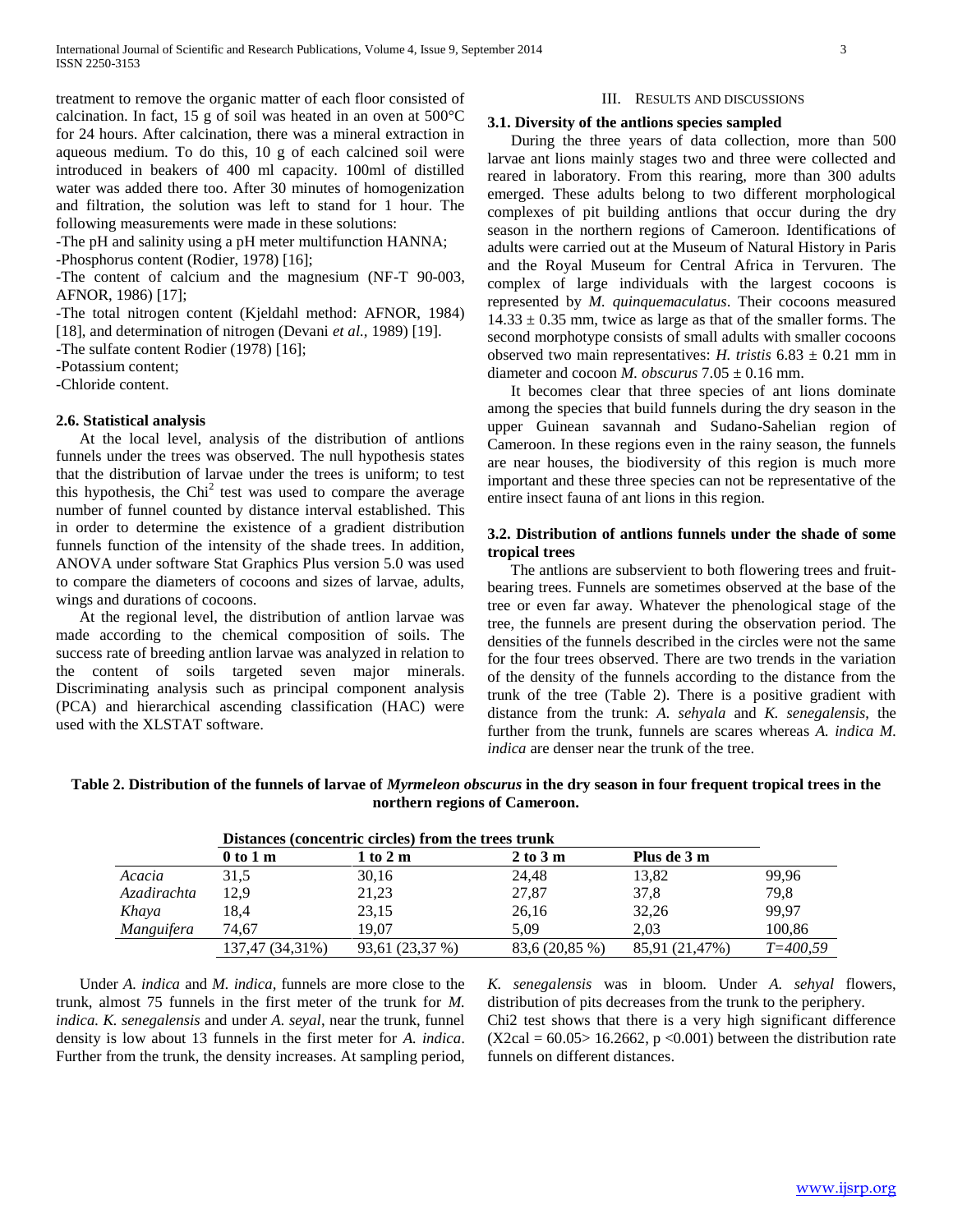

# **Figure 1. Variation of the density antlion larvae funnels from the trunk on the outskirts of four frequent tropical trees in the northern regions of Cameroon.**

 A comprehensive analysis of the density of funnels in the shade of trees shows a trend towards a negative gradient with distance from the trunk of the tree (Figure 1). The funnels are built near the trunk. As a result, antlions settle more in the shade of trees in open areas. These hunters also settle where their chance of catching prey is high. Settle near the trunk of a tree is dormant maximizes the chances of prey capture. Indeed, ants and other antlions prey pass by the trunk to look for resources in the foliage. (McClure, 1976; Gatti and Farji-Brener, 2002) [20; 21] . When the tree is flowering or fruiting, funnels would be constructed fart from the trunk. It may maximize to catch prey.

# **3.3. Larval survival on the original ground and in Ngaoundere's ground.**

 Larvae might survive efficiently once they are reared on their native soil. When reared in the soil of the university campus, a variation related to soil is observed. Soils have a beneficial or negative effect on the efficient larval survival. The lonely exception comes from Tibati where 100% of larvae survive on a soil which is not their native one (Table 3). Soil of Ngaoundere has nagative effect on the survival of larvae from nine sites. Larvae collected in Tignère (-70.83%), Kaélé (-75%), Guider (- 42.85%) are the most sensitive to soil quality in Ngaoundere. Conversely, larvae collected in five localities survived better on the Ngaoundere's ground (Table 3). The soil of the campus has a beneficial effect on the development of larvae collected in Poli (57.14%), Mokolo (+ 66.67%) and Mora (50%).

**Table 3.** Survival of antlions' larva collected in different regions.

|                   | Survival rates $(\% )$ |                    |                       |
|-------------------|------------------------|--------------------|-----------------------|
| <b>Localities</b> | Soil of sampling area  | soil of Ngaoundéré | <b>Effect of soil</b> |
| Banyo             | 100                    | 70                 | $-30%$                |
| Meiganga          | 60                     | 80                 | $+25%$                |
| Ngaoundéré*       | 90                     | 90                 |                       |
| Tibati            | 100                    | 100                |                       |
| Tignère           | 60                     | 17.5               | $-70.83%$             |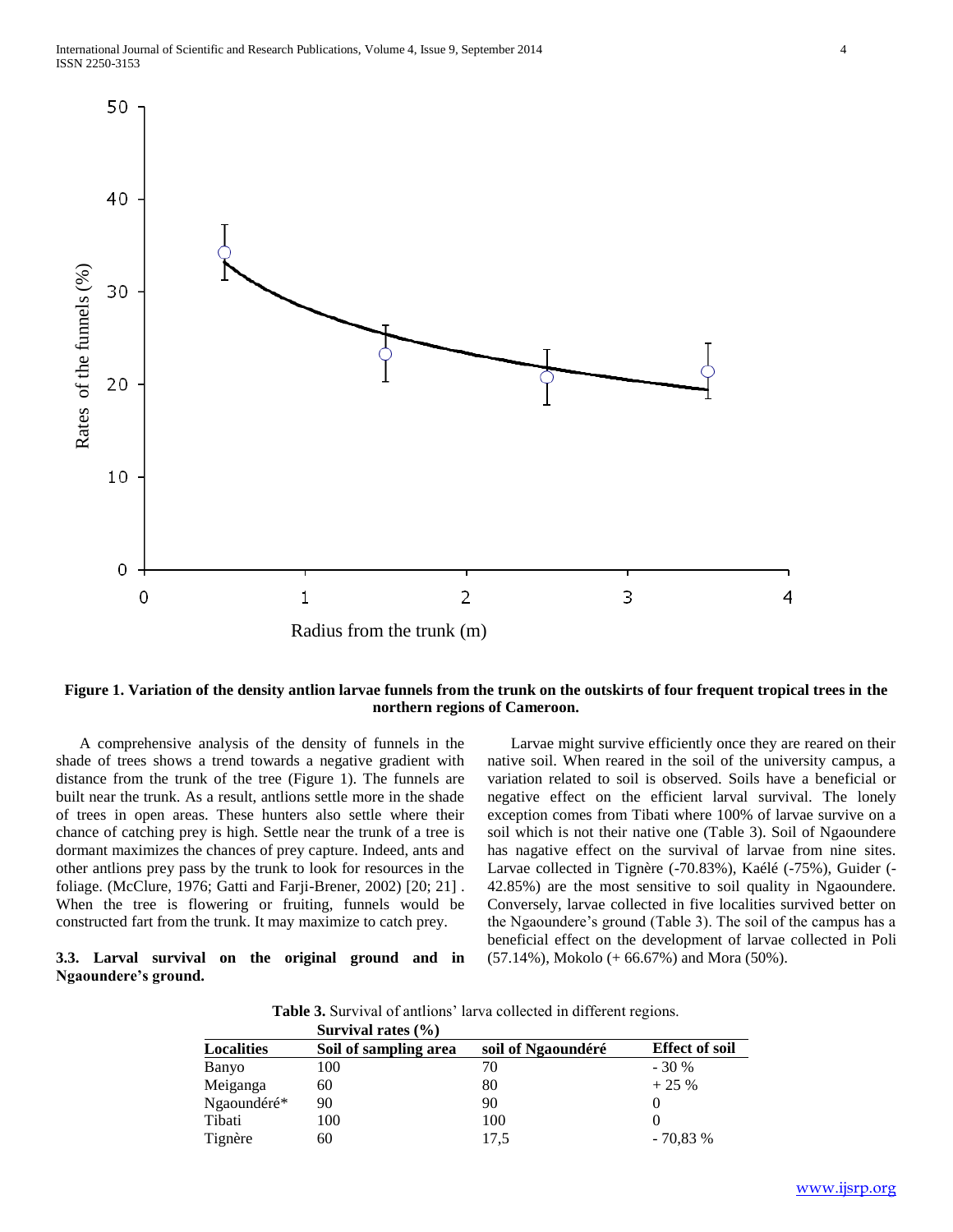International Journal of Scientific and Research Publications, Volume 4, Issue 9, September 2014 5 ISSN 2250-3153

| Garoua   | 90 | 75    | $-16.7%$  |
|----------|----|-------|-----------|
| Guider   | 70 | 40    | $-42,85%$ |
| Poli     | 30 | 70    | $+57,14%$ |
| Tcholiré | 80 | 85    | $+5,88%$  |
| Kaélé    | 60 | 15    | $-75%$    |
| Kousséri | 50 | 40    | $-20%$    |
| Maroua   | 80 | 70    | $-12,5%$  |
| Mokolo   | 10 | 30    | $+66,67%$ |
| Mora     | 30 | 60    | $+50%$    |
| Yagoua   | 80 | 55    | $-31,25%$ |
| Moyenne  | 66 | 59,83 |           |

**\* =** control

# **3.4. Analysis of the chemical composition of soil of sampling localities**

 The different analysis of the chemical composition of soil show large variability. Major trends analyzes show that the soil of Guider is more acidic with a PH = 5.19. In general, the soils of the study area vary from neutral to weakly basic. Soils with high salinity are those of Mokolo, Kaélé and Guider. Compared to

ammonia nitrogen, the soil of Tignère is one that has the highest content and a significant amount of magnesium and calcium. Mineral is present in the soil of Kousséri. The richest soil potassium and phosphorus is the one of Mokolo (Table 4). As to the content of calcium, it is almost zero in the ground of Tignère, high in the soil Kousséri and low in soils of Mokolo and Kaélé.

| Table 4. Chemical composition of soil in some division of Cameroon where larvae's of antlions were sampled in 2011, 2012 and |  |
|------------------------------------------------------------------------------------------------------------------------------|--|
| 2013.                                                                                                                        |  |

| Localité   | PH                 | salinité          | <b>Azote</b>        | P                 | K                 | <b>Sulfates</b> | Mg                  | Ca                | <b>CI</b>         |
|------------|--------------------|-------------------|---------------------|-------------------|-------------------|-----------------|---------------------|-------------------|-------------------|
| Ngaoundéré | 7.15 <sub>de</sub> | 8,09d             | 0,83ef              | 2,31c             | 0,41b             | 15,19c          | 0,17ef              | 0,23d             | 0,40e             |
| Meiganga   | 8.30h              | 0a                | 0,52bc              | 1,37b             | 13,95l            | 61,36k          | 0.11c               | 0.38 <sub>h</sub> | 0,53g             |
| Banyo      | 6,60bc             | 6,09c             | 0.65cde             | 198,85l           | 4,27f             | 15,33cd         | 0,34i               | 0.26e             | 0,28c             |
| Tignère    | 7,22de             | 0.30 <sub>b</sub> | 51,96h              | 26,58j            | 3,62e             | 17,87fg         | 0a                  | 0a                | 0,23ab            |
| Tibati     | 6,19b              | 0.06a             | 0,25a               | 0a                | 6.57 <sub>h</sub> | 17,35f          | $0,2$ ghe           | 0,22d             | 0,24b             |
| Maroua     | 6,52b              | 0.25 <sub>b</sub> | 0,69cde             | 13,25g            | 0.69 <sub>b</sub> | 16,34e          | 0,25h               | 0.30f             | 0,46f             |
| Mokolo     | 7,66efg            | 0.01a             | 0.44ab              | 1,19b             | 0a                | 18.31g          | 0,22g               | 0.13c             | 0,21a             |
| Kaélé      | 7.31 <sub>de</sub> | 0.00a             | 0.43ab              | 5,27f             | 1,20c             | 15,17c          | 0.19f               | 0.13c             | 0.25 <sub>b</sub> |
| Yagoua     | 7,63ef             | 0.01a             | 0.31a               | 2,77d             | 2,11d             | 16,15de         | 0,02a               | 0,02b             | 0.25 <sub>b</sub> |
| Kousséri   | 7,29de             | 0,30 <sub>b</sub> | $0.63$ bcde         | 17,45h            | 8,14i             | 13,65b          | 0,15d               | 0.33g             | 0,37d             |
| Mora       | 7,09cd             | 0.41 <sub>b</sub> | $0.81$ def          | 23,28i            | 8,52j             | 23,66i          | 0.08 <sub>b</sub>   | 0,74i             | 0,77h             |
| Guider     | 5,19a              | 0.06a             | 0.61 <sub>bcd</sub> | $3,99^e$          | 9,12k             | 15,18c          | 0.17 <sub>def</sub> | 0.26e             | 0.30c             |
| Garoua     | 8,17gh             | 0.03a             | $0.81$ def          | 1.14 <sub>b</sub> | 0,61b             | 12,09a          | 0.16de              | 1,46h             | 0,24b             |
| Poli       | 8,16gh             | 0.05a             | 4,31g               | $4,00^e$          | 5,26g             | 39,55j          | 0,63j               | 0,93j             | 0.38d             |
| Tcholiré   | $8,14$ fgh         | 0.0a              | 0,90f               | 0,13a             | 0,52b             | 2,63h           | 0,62j               | 0a                | 0,28c             |

*For each parameter the maximal values are in bold type and the minimal values are underline.*

 Communities which larva survival was lower can be considered suppressive soils are characterized by high levels of nitrogen, absence of calcium and magnesium. Soil of Ngaoundere has high salinity and the one of Guider is acidic. These criteria explain rates above 40%. Soils that are more favorable for larva development are rich in potassium, magnesium and sulfates. In addition, the soils of the Sudano-Sahelian zone have salinity almost zero compared to Adamawa. The discriminant analysis of the data obtained (table 4) was used to determine the elements that are strongly correlated with hatchability. Chemical elements that are positively correlated with the outbreak are potassium (0.329), sulfates (0.228) and magnesium (0.297). The element that adversely affects the development of antlions is nitrogen  $(N = -0.234)$ . The other elements are negligible because their very small values show that

they have no significant effect on the survival of antlions.

#### **3.5. Biogeography of antlion's larvae**

 The map on the distribution of different species of larvae of antlions in the northern regions of Cameroon shows that *M. quinquemaculatus* is confined in the Adamawa. This specie is found only in this agro-ecological zone and is found in Mbéré and vina division. Adults were observed in Djérem and Mayo-Banyo division. *M. quinquemaculatus* could be an indicator of a specific agro-ecological zone. This shows that Adamawa region has almost the same climate with a long rainy season which starts in March and a short dry season which begins in December. The vegetation is a shrub savannah with tall grass (Griffiths, 1985) [22]. Larvae of *H. tristis* are present in the two agro-ecological zones, but in a single division in the Adamawa region. Figure 5 shows that this species is distributed along the western part of the study area. It extends from Faro and Deo division of Mayo-Sava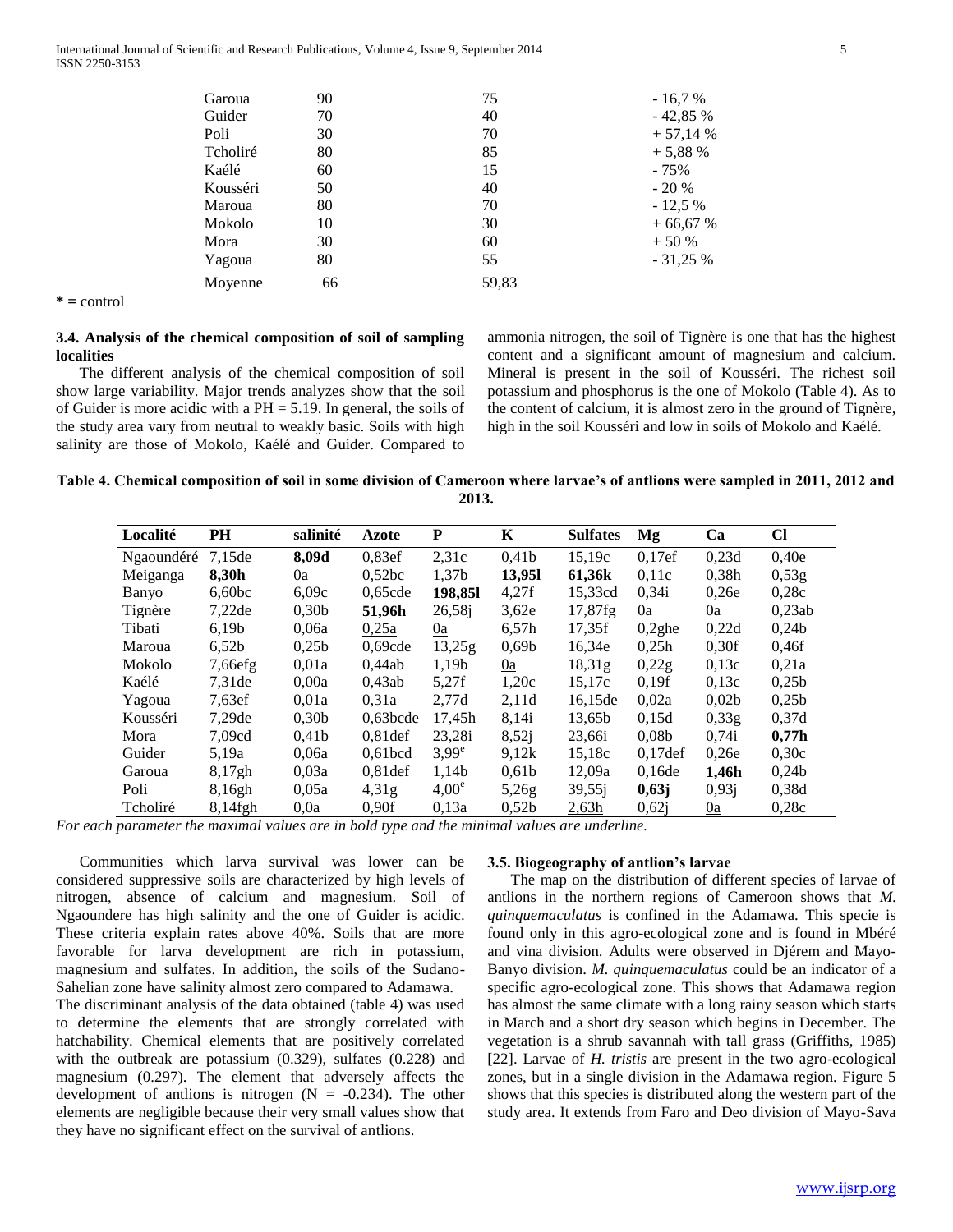through the Benoue, Mayo-Louti, Mayo-Kani and Mayo-Tsanaga.

 According to larvae of *M. obscurus*, it is present in all localities (Figure 2). This species can be considered as generalist as it is adapt to all weather conditions. This confirms the work of Mansell (2002) [23] and Michel and Letourmy (2007) [24] which showed that *M. obscurus* is the most widespread species in Africa.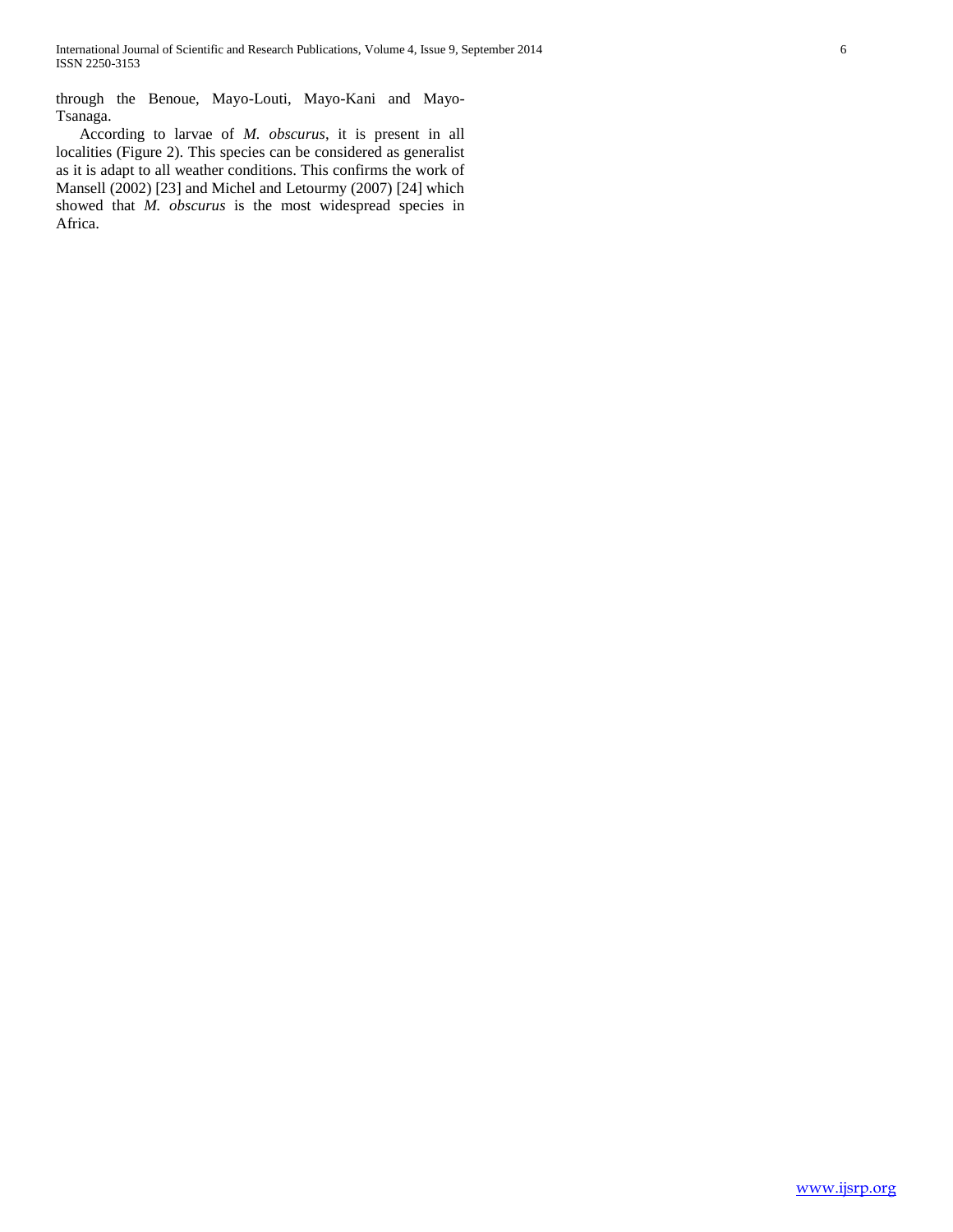

**Figure 1. Distribution map of the pits of larvae of** *M. quinquemaculatus, M. obscurus* **and** *H. tristis* **collected in the northern regions of Cameroon (2011, 2012 and 2013)**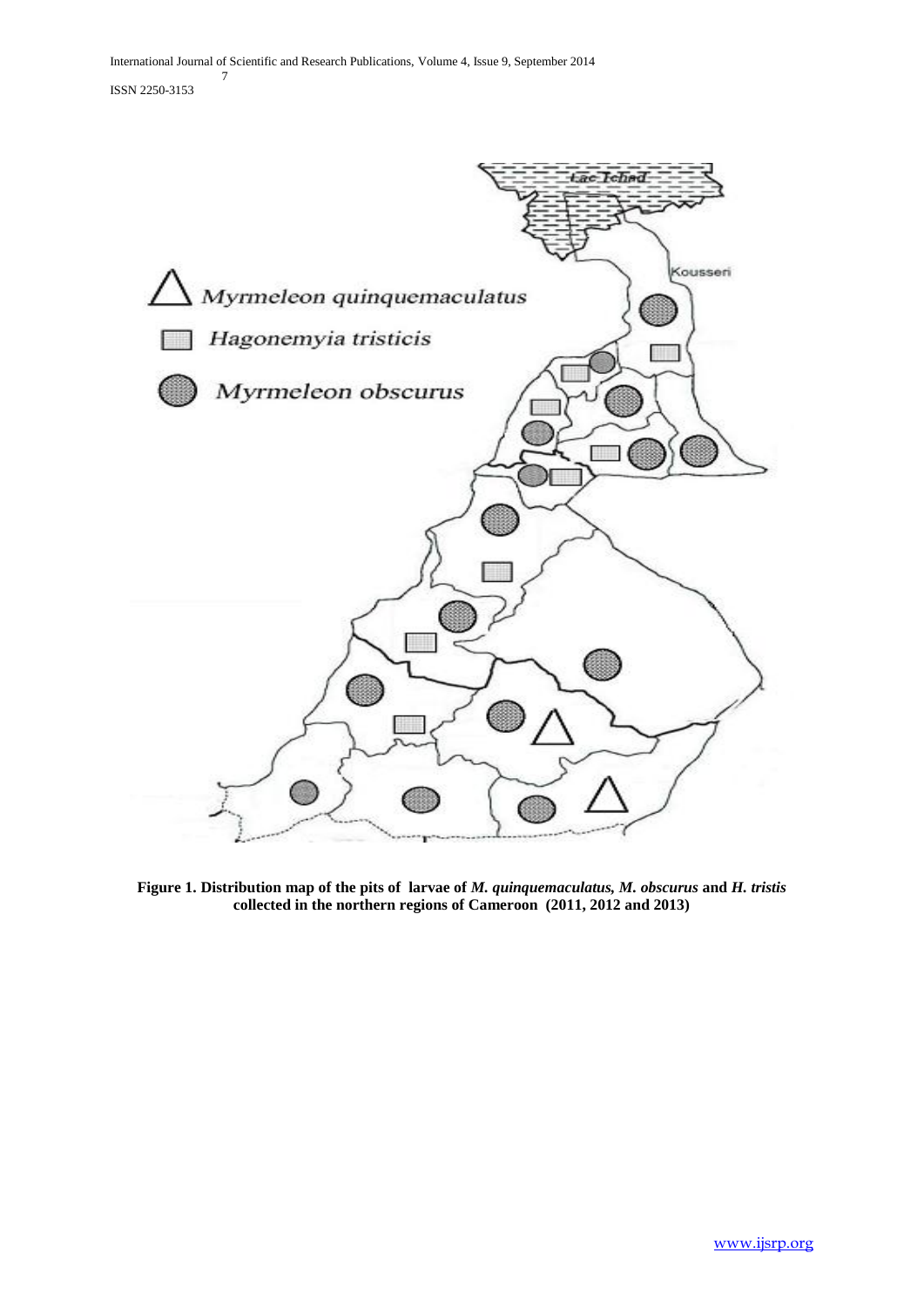### **3.6. Correlation between localities and different variables**





**Figure 3. Variables correlation in circle on the axis system F1xF2**

 The result obtained from the ACP shows that four variables used to assess the survival of larvae of antlions can be organized into two main components (F1 and F2) that express approximately 66.62% of the variation. The first principal component (F1) explains 38.86% of the variations and the second principal component (F2) 27.77%. F1 is represented by the potassium (K), sulphate (SO4), magnesium (Mg) and then hatching that F2 is represented by the nitrogen (N). It can be seen, according to this circle, a correlation between the emergence and magnesium variables ( $r = 0.32$ ,  $P < 0.05$ ) on the one hand and between the potassium and the sulfates  $(r = 0.67; P)$  $\leq$ 0.05) on the other. For the principal component F1, the most correlated variables are hatching (64.5%), magnesium (51.7%), sulfate (79.3%) and potassium (73.8%). The reconciliation between the different parameters shows a relationship between survival and soil chemical compounds. As to the component F2, the most correlated variables are: nitrogen (72.6%) and magnesium (51.7%).

### **3.7. Commons factors to different localities**

**Figure 4. Correlation between differents localities and soils chemical composition.**

 The HPC has brought together the various localities in 4 classes (Figure: 4) based on hatchability and chemicals that affect the survival of antlions. Class I consists of Guider, Maroua and Ngaoundere with a hatching rate of 80%; Class II consists of Garoua, Kousséri Meiganga and bound by a survival rate that varies between 60 and 70%. Class III consists of Banyo, Tibati and Tcholiré whose emergence rate of ant lions is 100%; low nitrogen content of soils in these areas warrant the survival of antlions. Furthermore, these soils have high levels of magnesium. This element would be the main responsible for the survival of antlions as it is highly correlated with the outbreak (Figure 3). Class IV is formed by Kaélé, Mora, Poli and Tignère, with a survival rate which varies between 30 and 50%. This low hatching rate is justified by the high content of these soils in nitrogen. This confirms the results obtained with the ACP (Figure 3) where the two axes form a right angle of correlation.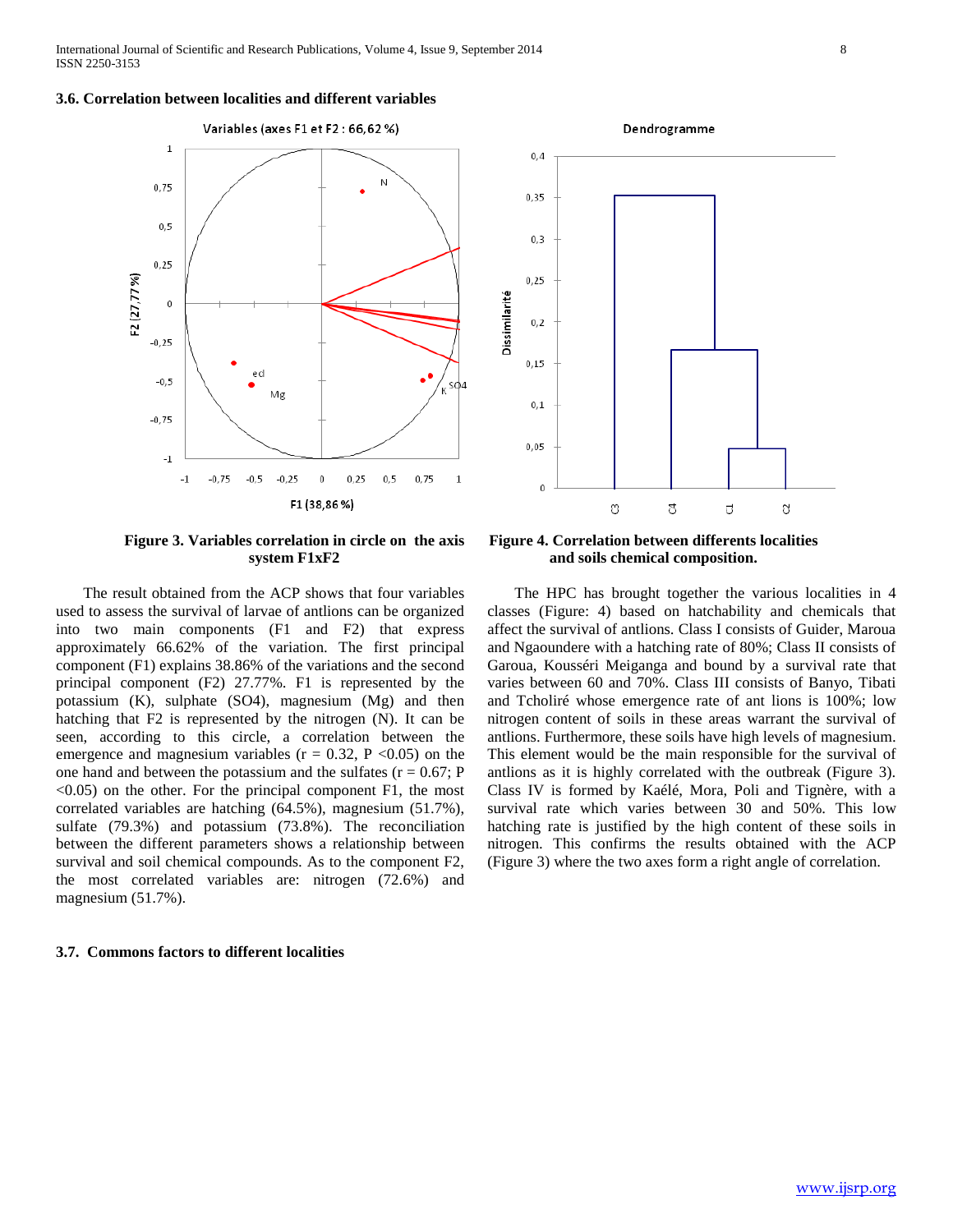



**Figure 5. Locality and variables distribution on the axis system F1xF2**

 Different locations shown in F1xF2 axis system (Figure 5), explain that the component 1 corresponds to those with the same content and potassium sulphate on the one hand and those of the same magnesium content and the rate of survival, while the component 2 corresponds to those having the high content of nitrogen in their floors. We also observe the correlation circles illustrate between the analyzed variables and localities. These results confirm those of CAH (Figure: 4) where different classes are formed, based on hatching rate and the chemical composition of soils of different localities. Soils very close to the center of the marker locations will possess very low concentrations of the different variables.

 The climatic reheating entails the ground acidification which is not convenient to the survival of insects. The antlion larvae concentrate their pitfall traps under trees shielded from this phenomenon. The leaves which fall of these trees would reduce this sourness and would serve as food for their preys. This would explain the adaptation of these insects in these dry circles and explained the rough climatic conditions.

#### IV. CONCLUSION

 At the end of this study, three species of antlions were identified. It is respectively *H. tristicis*, *M. obscurus* and *M. quinquemaculatus*. Their distribution was studied at local and regional level. Under the trees, the gradient distribution funnels respect the tree trunk to the periphery, while under the trees without flowers, this density decreases from the trunk center to the periphery. At the regional level, *H. tristis* is a species present in the two agro-ecological zones; *H. tristicis* is more concentrated in the Sudano-Sahelian zone while *M. quinquemaculatus* is confined to the area of high Guinean savannah. The parameters that influence the survival rate of larvae collected in different localities were identified. These are: magnesium, potassium, sulfate, nitrogens, low temperature and rainfall.

#### **REFERENCES**

- [1] Mansell M.W. 1999. Evolution and success of antlions (Neuropterida: Neuroptera, Myrmeleontidae). Stapfia 60: 49-58.
- [2] Farji-Brener A.G., 2003. Microhabitat Selection by Ant lion Larvae, Myrmeleon Crudelis: Effect of Soil Particle Size on Pit-Trap Design and Prey Capture. Journal of Insect Behavior 16(6):783-795.
- [3] Cain M.L. 1987. Prey capture behaviour and diel movement of Brachynemurus (Neuroptera: Myrmeleontinae) antlion larvae in South Central Florida. The Florida Entomologist 70: 397-400.
- [4] Stelzl M. & Gepp J., 1990. Food-analysis of imagines of Central European, Myrmeleontidae (Insecta: Neuroptera), 205-210.
- [5] Semeria Y. et Berland L., 1987. Atlas des Névropterès de France, Belgique, Suisse. - N. Boutée, Paris.
- [6] Badano D. and Pantaleoni R. A., 2014). The larvae of European Myrmeleontidae (Neuroptera). Zootaxa 3762 (1): 001-071.
- [7] Tauber, C. A. ; Tauber M. J. & Albuquerque G. S., 2003. Neuroptera (Lacewings, Antlions). In V. H. Resh & R. Carde (eds.), Encyclopedia of Insects (pp. 785-798).
- [8] Youthed, G. J. and Moran, V. C. 1969. Pit construction by myrmeleontid larvae. J. Insect Physiol. 15: 867-875.
- [9] Gotelli N. J., 1993. Ant lion zones: Causes of high-density predator aggregations. Ecology; 74:226–237.